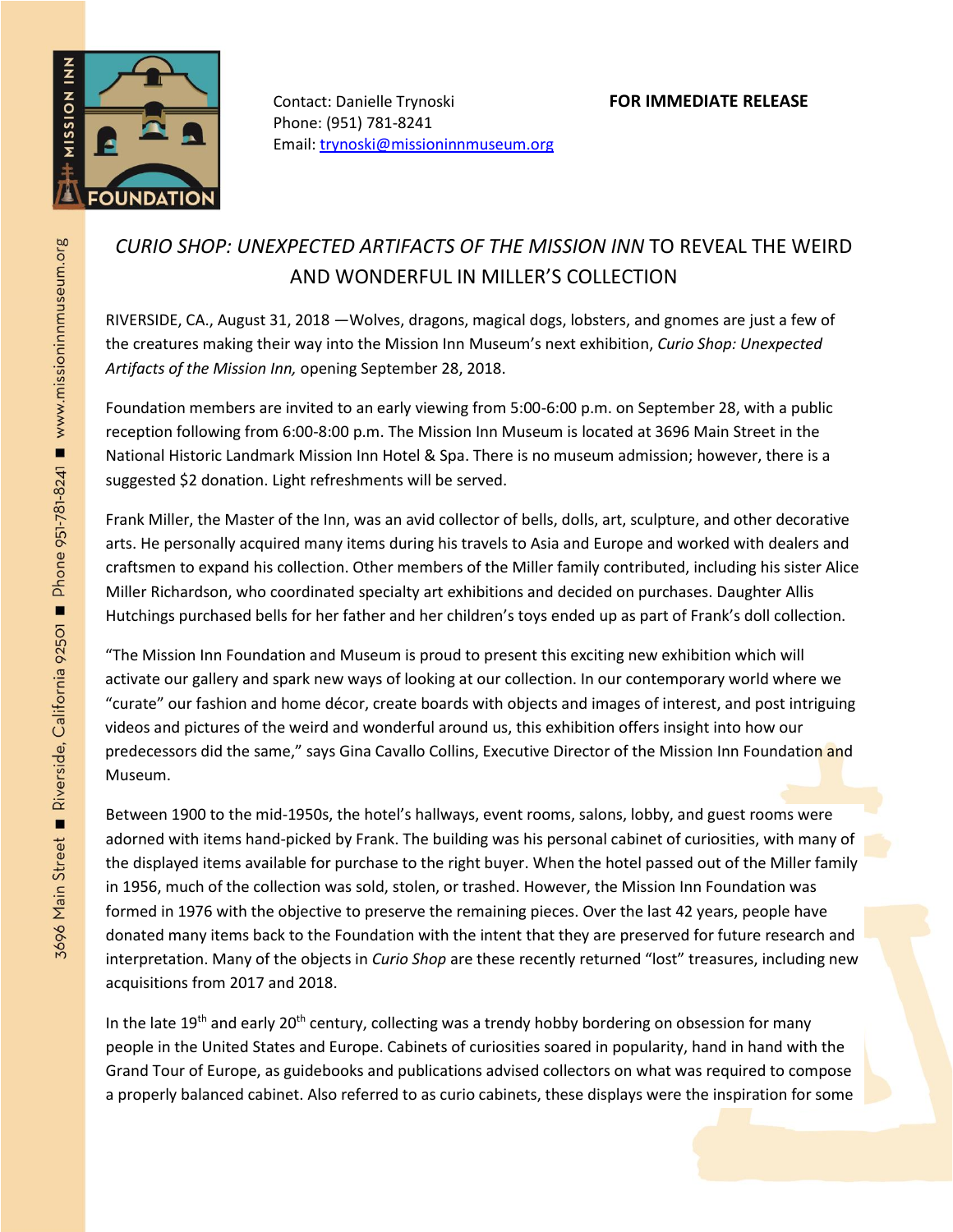of the earliest museums as friends, family, and eventually the public flocked to see the best and biggest collections.

Collections Manager Karen Raines says, "The Mission Inn was not your average cabinet of curiosity because Frank Miller was not your average collector. While other collectors of curiosities strove to understand the world, Miller sought to marvel at and celebrate the talent and ingenuity of humans. He preferred art to animal horns, bells to botanical pressings, and statues to specimens."

*Curio Shop: Unexpected Artifacts of the Mission Inn* will explore the history of collecting, cabinets of curiosities, and the development of the Mission Inn's collection. We invite guests to the exhibition opening reception on September 28 to celebrate cabinets and curio collections with your favorite costume or accessories from the Victorian, Steampunk, Dickens, or Edwardian styles. The exhibition will be open for daily viewing through February 28, 2019.

The Mission Inn Museum is open daily from 9:30 a.m.-4:30 p.m. with extended hours during the 26<sup>th</sup> Annual Festival of Lights. Family programs are offered in conjunction with Arts Walk and First Sundays. More information on the *Curio Shop* exhibition, member benefits, and upcoming programs is available at www.MissionInnMuseum.org.

## **About the Mission Inn Foundation and Museum**

*The Mission Inn Foundation was incorporated in 1976 to assist in the preservation and restoration of the Mission Inn Hotel & Spa, and originally, to manage the hotel during ownership by the City of Riverside's Redevelopment Agency. The Mission Inn Hotel & Spa is now privately owned by Duane and Kelly Roberts, and the Foundation has a unique role of operating a non-profit museum within a for-profit hotel. In addition to the museum, the Mission Inn Foundation interprets the history and significance of the Mission Inn through daily hotel tours, monthly public programs and special events, the Hands On History educational outreach program, and the continued stewardship of the hotel's expansive art, artifact, and archival collections.*

###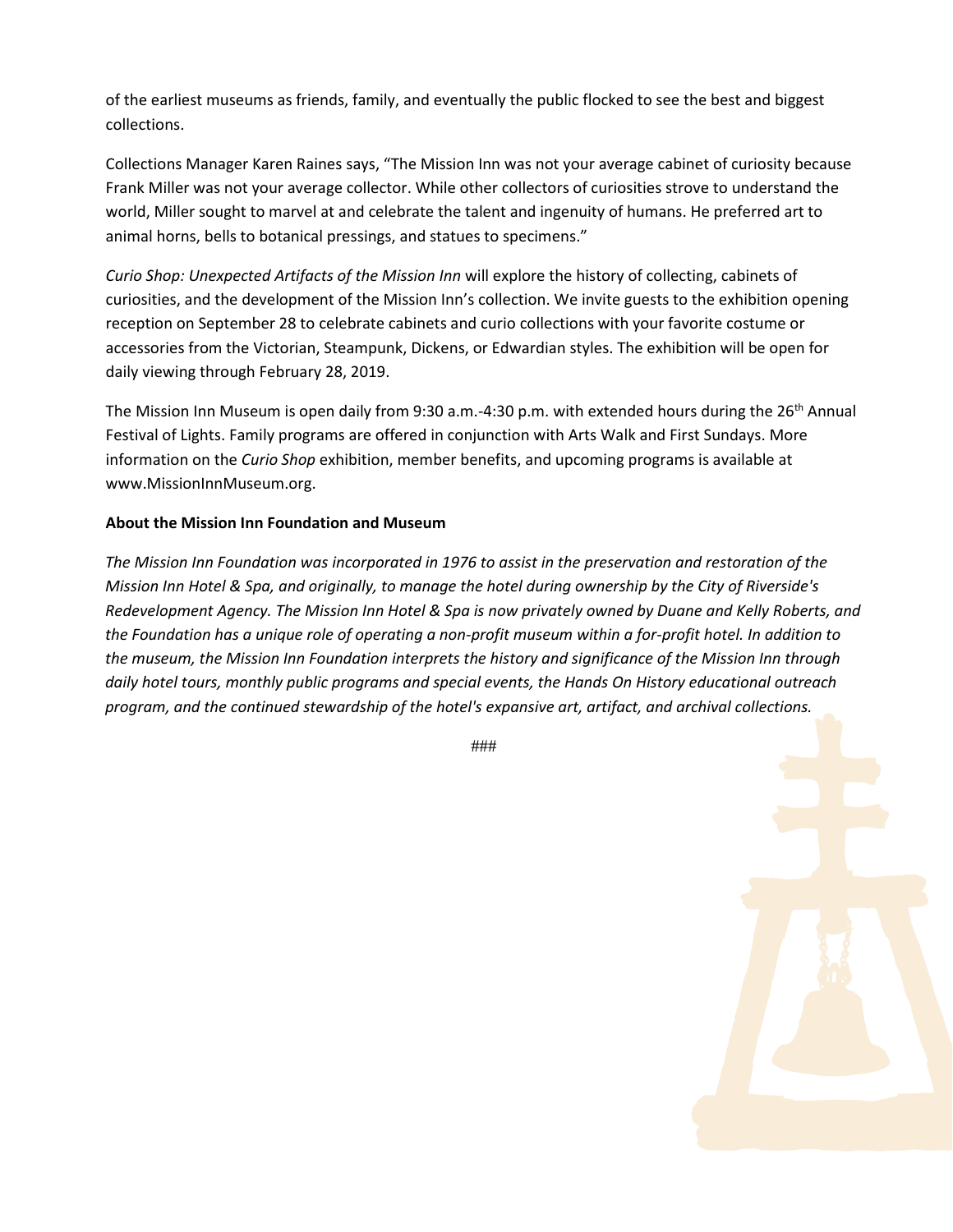

*Fu Dog Statue,* n.d. Originally from China, acquired by Frank Miller and formerly on display at the Mission Inn Hotel & Spa. PC: Mission Inn Foundation